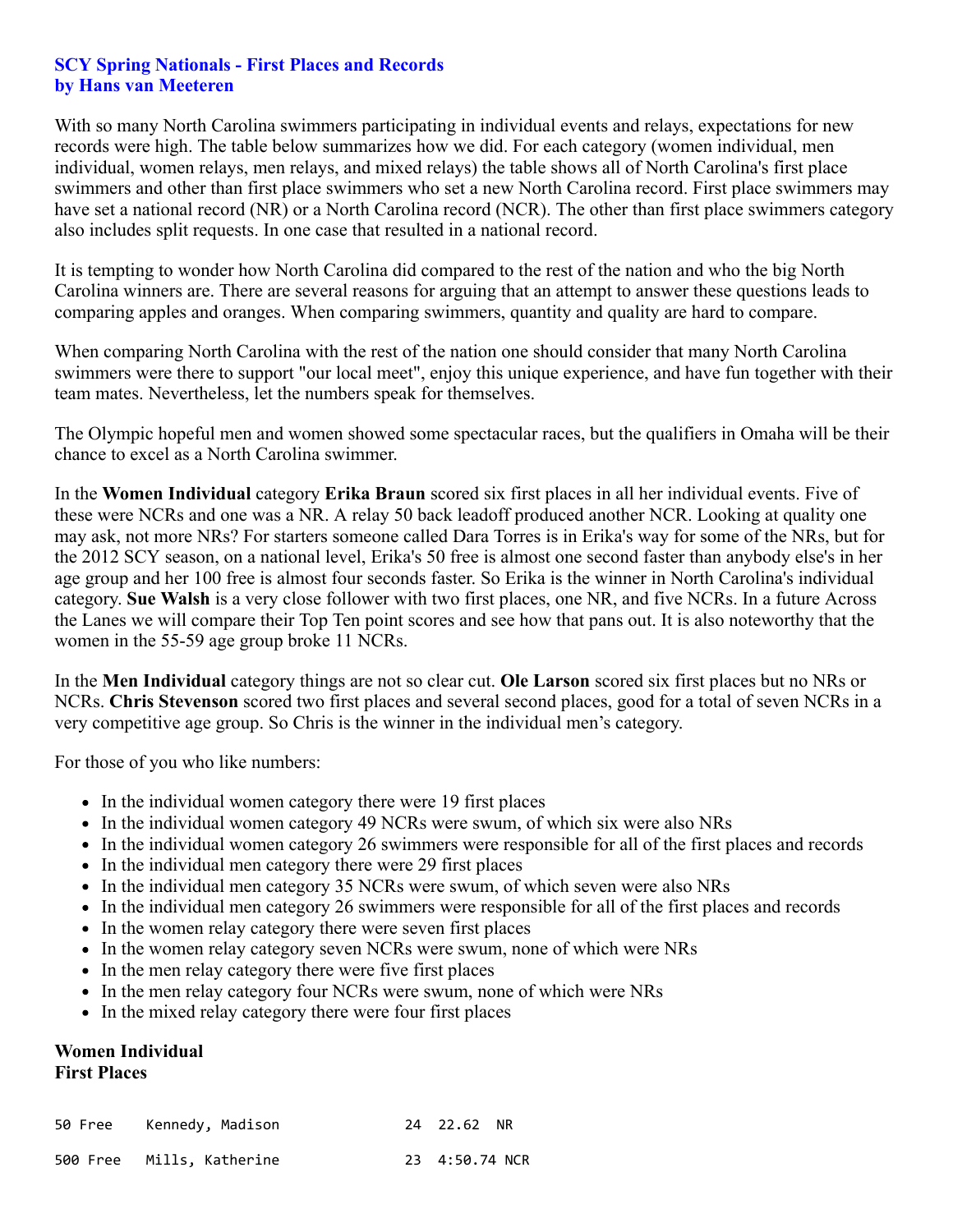| 100 Breast Lawrence, Micah   | 21 59.97 NR    |  |
|------------------------------|----------------|--|
| 100 Fly Parra, Madeline      | 24 1:01.14     |  |
| 200 Fly Mills, Katherine     | 23 1:54.62 NR  |  |
| 100 IM Kennedy, Madison      | 24 59.36       |  |
| 100 Breast Krakauer, Amy L   | 26 1:07.03     |  |
| 50 Fly Siegele, Jessica      | 28 26.77       |  |
| 200 Fly Georoff, Andrea A    | 28 2:04.02 NCR |  |
| 200 Breast Packard, Andrea H | 37 2:35.86     |  |
| 50 Fly Lindauer, Kerry       | 37 27.30       |  |
| 50 Free Braun, Erika L       | 40 23.54 NCR   |  |
| 100 Free Braun, Erika L      | 40 50.59 NCR   |  |
| 50 Breast Braun, Erika L     | 40 30.19 NCR   |  |
| 50 Fly Braun, Erika L        | 40 25.24 NCR   |  |
| 100 Fly Braun, Erika L       | 40 57.03 NCR   |  |
| 100 IM Braun, Erika L        | 40 57.95 NR    |  |
| 50 Free Walsh, Sue           | 50 24.91 NR    |  |
| 100 Free Walsh, Sue          | 50 55.51 NCR   |  |

# **Women Individual Other Than First Places, but North Carolina Records**

| 50 Breast Lawrence, Micah    | 21 28.75 NR     |            |
|------------------------------|-----------------|------------|
| 50 Back Siegele, Jessica     | 28 27.84 NCR    |            |
| 100 Back Siegele, Jessica    | 28 1:00.17 NCR  |            |
| 200 Free Uhl, Alicia K       | 35 2:00.79 NCR  |            |
| 50 Back Braun, Erika L       | 40 27.34 NCR    |            |
| 500 Free Redfield, Carol A   | 46 5:50.03 NCR  |            |
| 1000 Free Dore, Mary G       | 48 12:08.62     | <b>NCR</b> |
| 1650 Free Mulligan, Sarah    | 48 20:18.84 NCR |            |
| 1000 Free Crowder, Barbara W | 54 12:26.31 NCR |            |
| 50 Back Walsh, Sue           | 50 29.38 NCR    |            |
| 100 Back Walsh, Sue          | 50 1:03.20 NCR  |            |
| 50 Fly Walsh, Sue            | 50 27.70 NCR    |            |
| 100 IM Walsh, Sue            | 50 1:04.55 NCR  |            |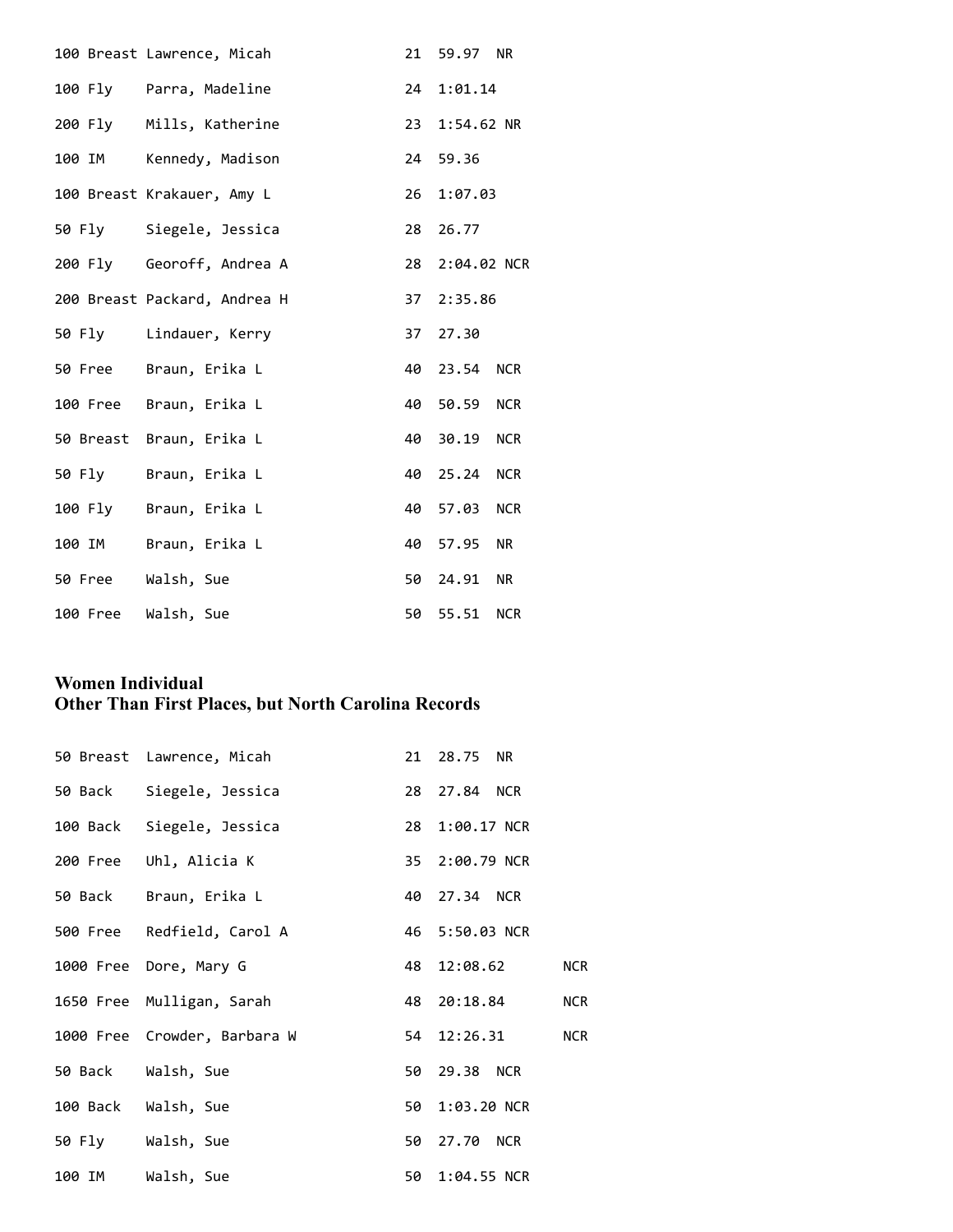| 50 Free               | Robinson, Robin S                                 |    | 28.72 NCR<br>55        |
|-----------------------|---------------------------------------------------|----|------------------------|
|                       | 500 Free Vanderfleet-Scott, Jill A 57 6:18.85 NCR |    |                        |
|                       | 1650 Free Vanderfleet-Scott, Jill A 57            |    | 21:38.79<br><b>NCR</b> |
| 50 Back               | Amick, Beverly O                                  | 57 | 34.60 NCR              |
|                       | 100 Back Vanderfleet-Scott, Jill A                | 57 | 1:16.03 NCR            |
|                       | 200 Back Vanderfleet-Scott, Jill A                | 57 | 2:38.9 NCR             |
|                       | 50 Breast Robinson, Robin S                       | 55 | 38.41 NCR              |
|                       | 100 Breast Robinson, Robin S                      | 55 | 1:24.22 NCR            |
|                       | 50 Fly Amick, Beverly O                           | 57 | 32.39 NCR              |
|                       | 100 Fly Amick, Beverly O                          | 57 | 1:12.50 NCR            |
|                       | 200 Fly Murray, Cheryl A                          | 59 | 2:59.63 NCR            |
| 100 IM                | Robinson, Robin S                                 | 55 | 1:14.82 NCR            |
| 200 IM                | Amick, Beverly O                                  | 57 | 2:44.59 NCR            |
| 200 Free              | Flinn, Emma                                       | 62 | 2:43.23 NCR            |
|                       | 1650 Free Cathey, Sandra G                        | 62 | 26:55.63 NCR           |
|                       | 50 Fly Flinn, Emma                                | 62 | 38.51 NCR              |
|                       | 1650 Free Van Meeteren, Greta                     | 65 | 28:40.95 NCR           |
|                       | 100 Back Blackwell, Ceil W                        | 71 | 1:42.40 NCR            |
| 50 Free               | White, Rachel                                     | 77 | 43.1<br><b>NCR</b>     |
| 100 Free              | Kremer, Sandra                                    | 75 | 1:39.98 NCR            |
| 50 Back               | White, Rachel                                     | 77 | 50.57<br><b>NCR</b>    |
| 100 Back              | White, Rachel                                     | 77 | 1:59.21 NCR            |
| 100 IM                | Kremer, Sandra                                    | 75 | 2:04.05 NCR            |
| <b>Men Individual</b> |                                                   |    |                        |

# **First Places**

|        |         | 50 Free Schneider, Josh      | 24 19.36 NR        |  |
|--------|---------|------------------------------|--------------------|--|
|        |         | 100 Back Phillips, Timothy J | 21 49.57 NCR       |  |
|        |         | 50 Breast Westby, Nelson O   | 24 24.87 NR        |  |
|        |         | 100 Breast Keefer, Elliot    | 23 54.36 NR        |  |
|        |         | 200 Breast Keefer, Elliot    | 23 1:57.72 NR      |  |
|        | 100 Fly | Phillips, Timothy J          | 21 46.86 NR        |  |
| 200 IM |         | Thomas, Chandler P           | $22 \quad 1:57.12$ |  |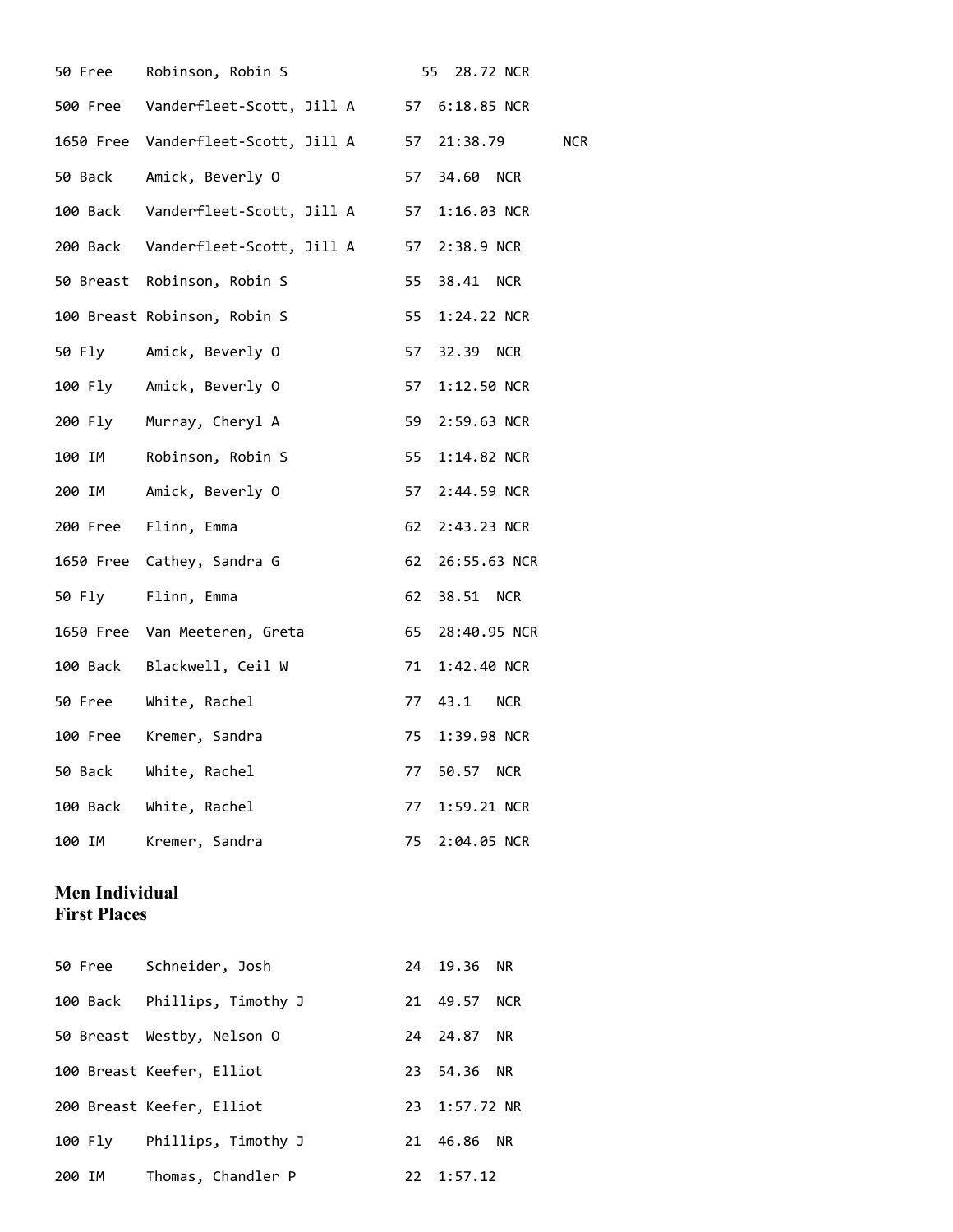| 50 Free  | Jones, Cullen A              | 28 | 19.53                    |
|----------|------------------------------|----|--------------------------|
|          | 50 Breast Swander, Kevin     | 28 | 24.83 NCR                |
| 200 Fly  | Pursley, David C             | 25 | 1:58.05                  |
| 100 IM   | Lundquist, Bryan             | 26 | 49.64                    |
| 50 Free  | Brunelli, Nicholas J         | 30 | 19.87                    |
| 100 IM   | Brunelli, Nicholas J         | 30 | 49.81 NR                 |
| 200 Free | Murray, Jeff L               | 42 | 1:46.32                  |
| 200 Fly  | Andersen, Morten             | 41 | 2:02.45                  |
| 100 Back | Stevenson, Chris L           | 47 | 52.52 NCR                |
|          | 200 Back Stevenson, Chris L  | 47 | 1:55.76 NCR              |
|          | 100 Back Bober, Richard S    |    | <b>NCR</b><br>61 1:01.60 |
| 50 Back  | Mitchell, Clarke E           | 79 | 35.72                    |
| 50 Free  | Kortheuer, John D            | 81 | 33.14                    |
|          | 50 Breast Kortheuer, John D  | 81 | 39.94                    |
|          | 100 Breast Kortheuer, John D | 81 | 1:34.73                  |
| 100 IM   | Kortheuer, John D            | 81 | 1:26.05 NCR              |
|          | 500 Free Larson, E Ole       | 91 | 11:30.76                 |
|          | 1000 Free Larson, E Ole      | 91 | 23:18.68                 |
|          | 50 Breast Larson, E Ole      | 91 | 1:05.09                  |
|          | 100 Breast Larson, E Ole     | 91 | 2:18.44                  |
|          | 200 Breast Larson, E Ole     | 91 | 5:04.47                  |
| 100 IM   | Larson, E Ole                | 91 | 2:19.44                  |
|          |                              |    |                          |

# **Men Individual**

# **Other than First Places, but North Carolina Records**

| 50 Fly Phillips, Timothy J   | 21 21.45 NCR   |            |
|------------------------------|----------------|------------|
| 100 Breast Knight, Eric      | 25 55.29 NCR   |            |
| 50 Free Young, John E        | 36 21.53 NCR   |            |
| 100 Breast Torres, Todd      | 43 57.76 NCR   |            |
| 500 Free Stevenson, Chris L  | 47 4:50.50 NCR |            |
| 1000 Free Stevenson, Chris L | 47 10:03.66    | <b>NCR</b> |
| 50 Back Stevenson, Chris L   | 47 23.96 NCR   |            |
| 100 Fly Stevenson, Chris L   | 47 52.49 NCR   |            |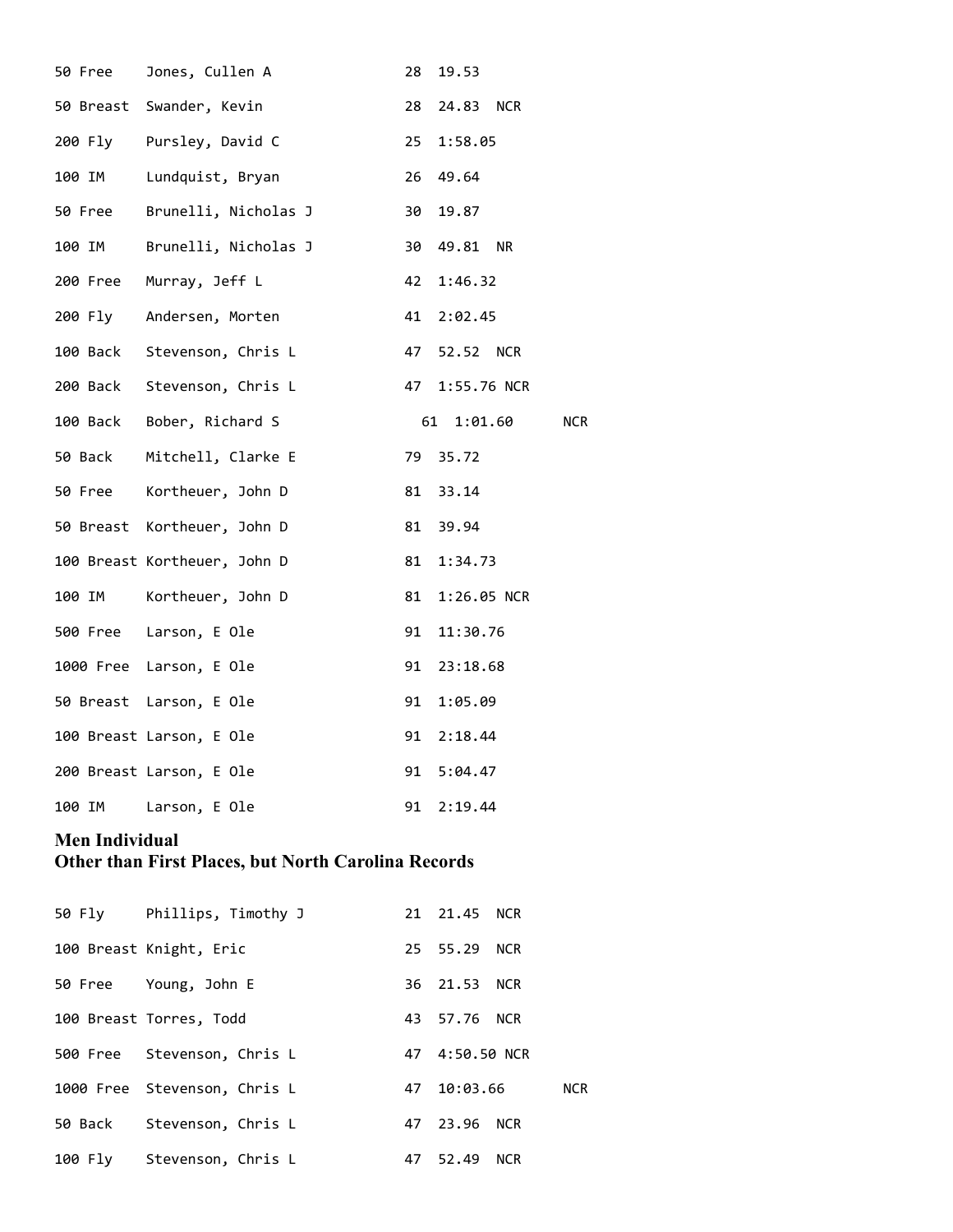|        | 200 Fly Stevenson, Chris L   |    | 47 1:58.46 NCR               |
|--------|------------------------------|----|------------------------------|
|        | 400 IM Pulsifer, Andrew      |    | 46 4:27.77 NCR               |
|        | 50 Free Crowder, Robert T    |    | 56 24.26 NCR                 |
|        | 50 Breast Schmitz, Robert L  | 59 | 30.70 NCR                    |
|        | 100 Breast Schmitz, Robert L |    | 59 1:07.58 NCR               |
|        | 1000 Free Chapman, Gerry M   |    | <b>NCR</b><br>60 12:09.69    |
|        | 50 Back Bober, Richard S     | 61 | 28.61 NCR                    |
|        | 100 Back Bober, Richard S    |    | 61 1:01.60 NCR               |
|        | 200 Back Bober, Richard S    |    | 61 2:20.71 NCR               |
| 100 IM | Chapman, Gerry M             | 60 | 1:06.92<br><b>NCR</b>        |
| 200 IM | Chapman, Gerry M             |    | 60 2:29.02 NCR               |
|        | 1650 Free Scott, Robert M    |    | 65 NCMS 21:30.00<br>21:47.27 |
|        |                              |    |                              |
| 200 IM | Kute, Tim E                  |    | 66 2:45.08 NCR               |
| 400 IM | Murphy, Dan R                |    | 70 6:38.65 NCR               |

| 100 Fly | Mitchell, Clarke E | 79 1:28.02 NCR |
|---------|--------------------|----------------|

#### **Women Relays First Paces**

| 200 Free 1:41.00 NCR     |                           |
|--------------------------|---------------------------|
| 1) Georoff, Andrea A F28 | 2) Mills, Katherine F23   |
| 3) Treece, Lindsay K F22 | 4) Morris, Alexis L F29   |
| 200 Free 1:40.66         |                           |
| 1) Hildebrand, Dawn F31  | 2) Norris, Amy B F27      |
| 3) Bonney, Erin R F29    | 4) Siegele, Jessica F28   |
| 200 Medley 1:52.11       |                           |
| 1) Norris, Amy B F27     | 2) Watterson, Laura A F27 |
| 3) Siegele, Jessica F28  | 4) Hildebrand, Dawn F31   |
| 200 Free 1:38.83         |                           |
| 1) Lindauer, Kerry F37   | 2) Uhl, Alicia K F35      |
| 3) Duncan, Nancy J F44   | 4) Braun, Erika L F40     |
| 200 Medley 1:51.45 NCR   |                           |
| 1) Braun, Erika L F40    | 2) Packard, Andrea H F37  |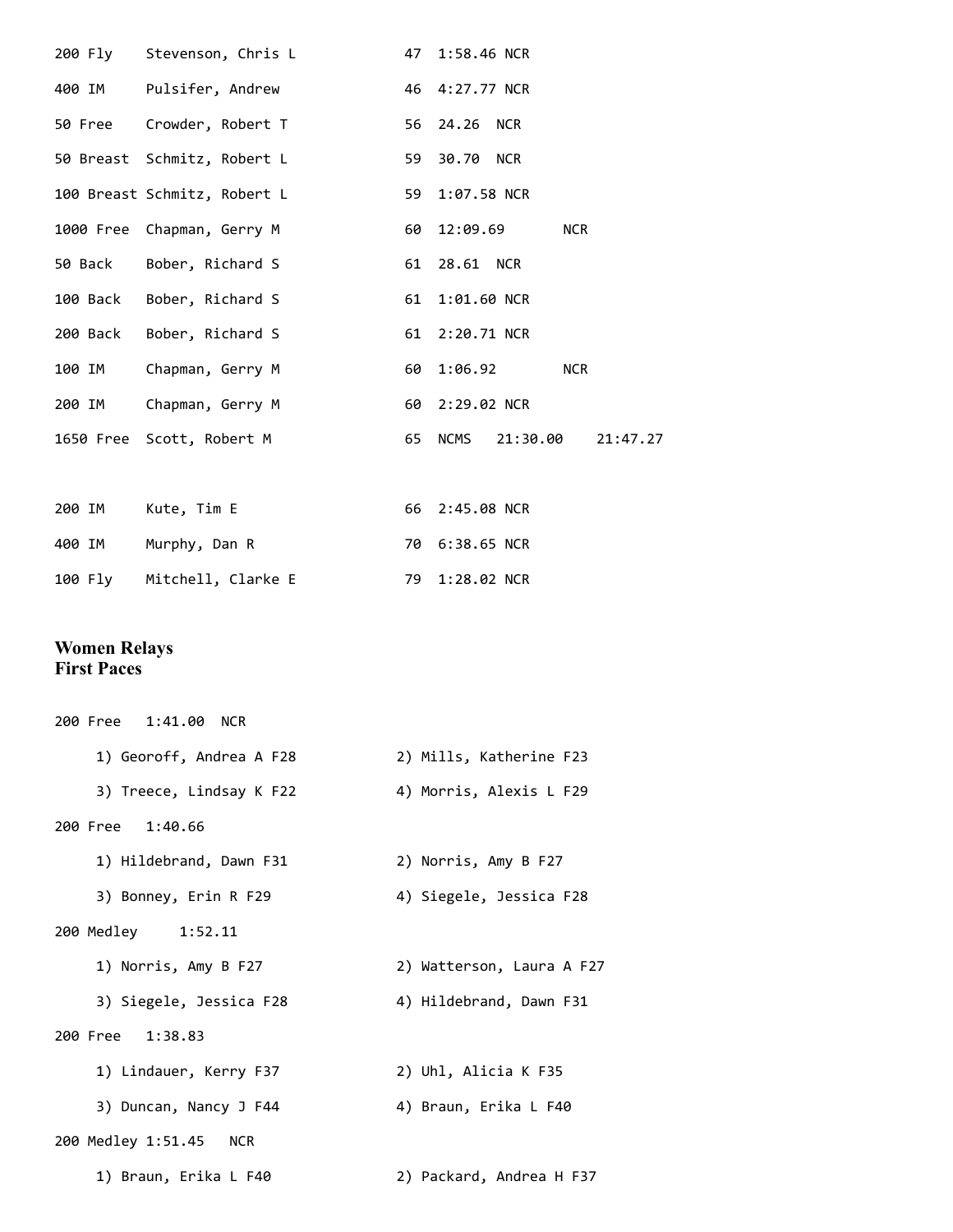| 3) Lindauer, Kerry F37      | 4) Uhl, Alicia K F35        |
|-----------------------------|-----------------------------|
| 200 Free 1:43.88            |                             |
| 1) Nowak, Elizabeth A F48   | 2) McEachran, Frances T F50 |
| 3) Wolff, Celia F46         | 4) Walsh, Sue F50           |
| 200 Medley 1:55.46          |                             |
| 1) McEachran, Frances T F50 | 2) Nowak, Elizabeth A F48   |
| 3) Walsh, Sue F50           | 4) Wolff, Celia F46         |

## **Women Relays Other than First Place, but North Carolina Records**

200 Free 2:01.73 NCR 1) Robinson, Robin S F55 2) Amick, Beverly O F57 3) Vanderfleet-Scott, Jill A F57 4) Godwin, Margaret T F63 200 Medley 2:18.17 NCR 1) Vanderfleet-Scott, Jill A F57 2) Murray, Cheryl A F59 3) Amick, Beverly O F57 4) Townsend, Nancy M F56 200 Free 2:39.36 NCR 1) Van Meeteren, Greta F65 2) Rice, Jane I F66 3) Hovey, Mary Anna F69 4) Blackwell, Ceil W F71 200 Medley 3:15.05 NCR 1) Perryman, Sue F68 2) Van Meeteren, Greta F65 3) Hovey, Mary Anna F69 4) Rice, Jane I F66 200 Free 3:38.43 NCR 1) Dockendorf, Pat F85 2) White, Rachel F77 3) Granath, Anne W F77 4) Kremer, Sandra F75

## **Men Relays First Places**

| 200 Free 1:22.05            |                           |
|-----------------------------|---------------------------|
| 1) Brunelli, Nicholas J M30 | 2) Schneider, Josh M24    |
| 3) Jones, Cullen A M28      | 4) Marsh, David M53       |
| 200 Free 1:31.87            |                           |
| 1) Stewart, Henry D M48     | 2) Stevenson, Chris L M47 |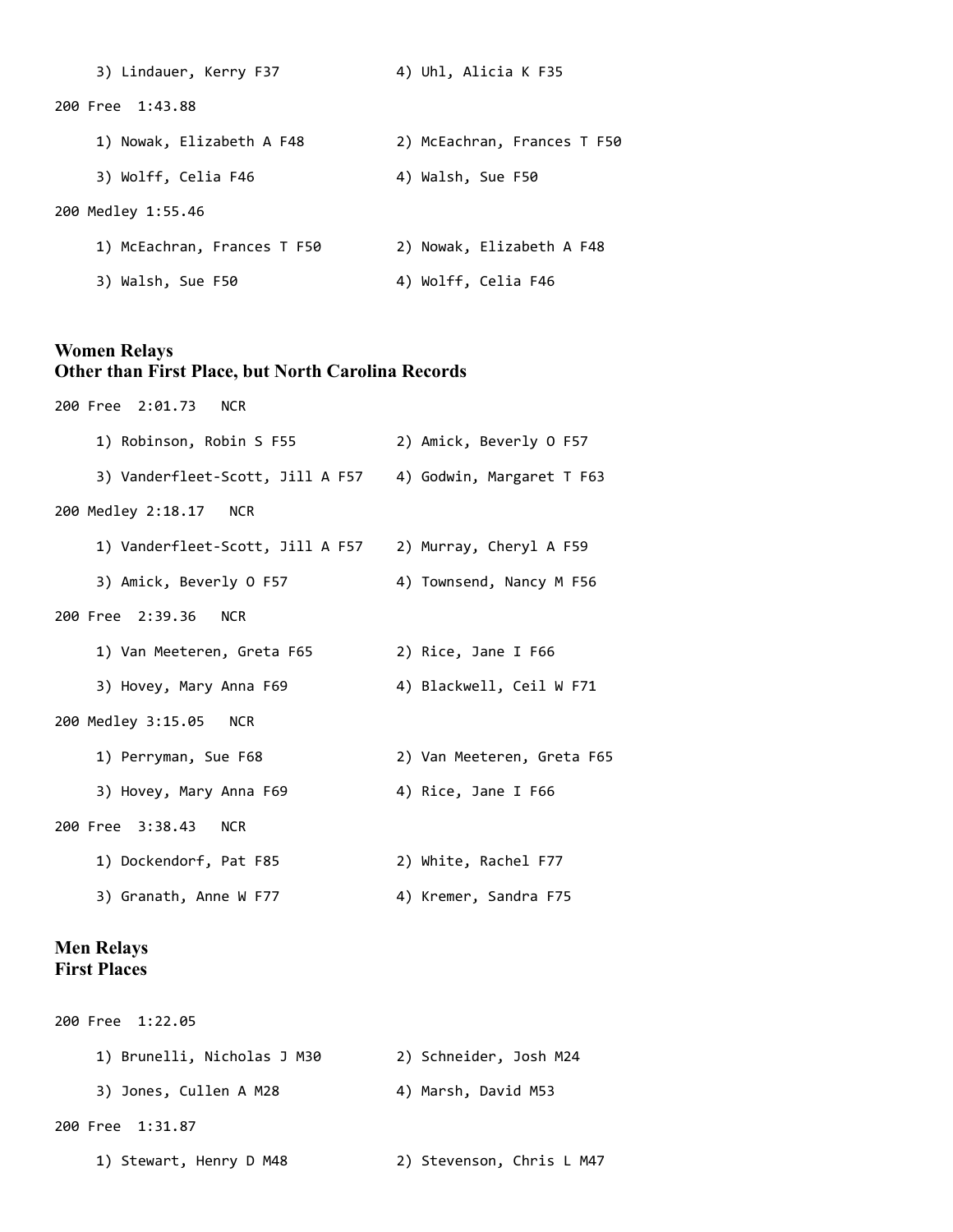| 3) Phillips, John M M53          | 4) Klein, Jonathan E M54  |
|----------------------------------|---------------------------|
| 200 Medley 1:42.48               |                           |
| 1) Stevenson, Chris L M47        | 2) Wilson, Boyd E M48     |
| 3) Bitzenhofer, Mike A M47       | 4) Dudley, Todd M47       |
| 200 Free 2:24.45                 |                           |
| 1) Barrett, Steve M78 NCR        | 2) Larson, E Ole M91      |
| 3) Huson, John J M77             | 4) Mitchell, Clarke E M79 |
| 200 Medley 2:42.08<br><b>NCR</b> |                           |
| 1) Mitchell, Clarke E M79        | 2) Kortheuer, John D M81  |
| 3) Huson, John J M77             | 4) Barrett, Steve M78     |

# **Men Relays Other than First Place, but North Carolina Records**

| 200 Free 1:22.93 NCR       |                            |
|----------------------------|----------------------------|
| 1) Lundquist, Bryan M26    | 2) Johnson, Trent P M32    |
| 3) Knight, Eric M25        | 4) Thrasher, Bradley A M30 |
| 200 Free 1:38.23 NCR       |                            |
| 1) Crowder, Robert T M56   | 2) Schmitz, Robert L M59   |
| 3) Stocksdale, Steve A M58 | 4) Berting, David A M55    |
| 200 Medley 1:50.51 NCR     |                            |
| 1) Bober, Richard S M61    | 2) Schmitz, Robert L M59   |
| 3) Crowder, Robert T M56   | 4) Berting, David A M55    |

## **Mixed Relays First Places**

| 200 Medley 1:44.00               |                           |
|----------------------------------|---------------------------|
| 1) Braun, Erika L F40            | 2) Lee, Mark K M37        |
| 3) Murray, Jeff L M42            | 4) Lindauer, Kerry F37    |
| 200 Free 1:37.77                 |                           |
| 1) Stewart, Henry D M48          | 2) Nowak, Elizabeth A F48 |
| 3) Walsh, Sue F50                | 4) Klein, Jonathan E M54  |
| 200 Medley 1:46.04<br><b>NCR</b> |                           |
| 1) Stevenson, Chris L M47        | 2) Nowak, Elizabeth A F48 |